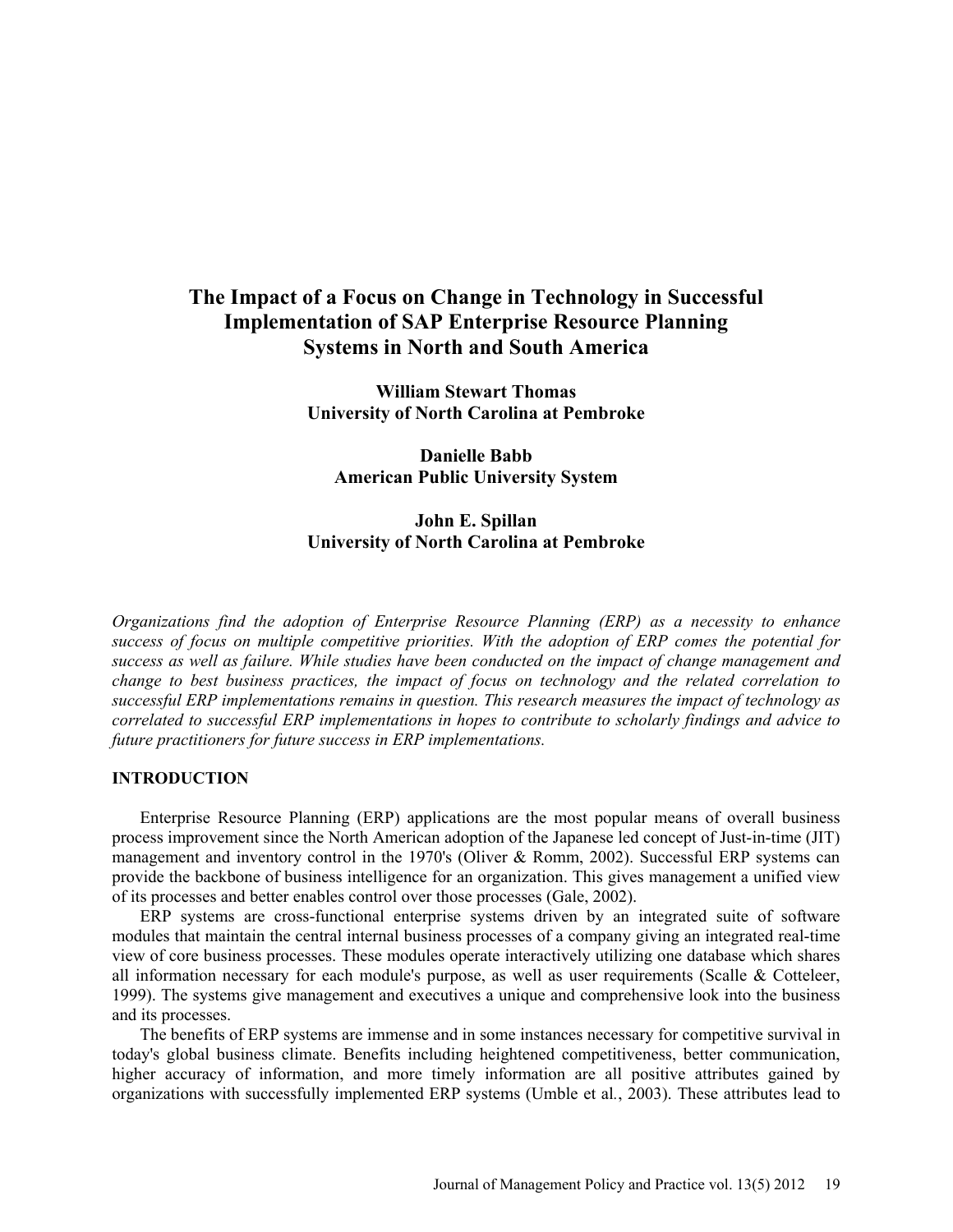better decision-making, better vendor and customer relationships, and stronger customer loyalty. Along with the potential for huge benefits comes an equal price tag accompanied with well-documented failures driving some large organizations into bankruptcy. Many executives believe ERP implementation provides at least a moderate chance of damaging their organization because of possible problems encountered during the implementation of this vast system (Honig, 1999).

While the ERP methodology is an attractive and desirable tool for most twenty-first century corporations, successful implementation of ERP is difficult, challenging, expensive, and as a result frequently detrimental to organizations. Implementation requires leadership, change in technology, organizational change, and proper administration of knowledge management (Holsapple & Joshi, 2003). Organizations that have implemented ERP have followed various approaches for successful implementation; some as a result of research and others at the recommendation of vendors. Many attempt to implement ERP as they would any other type of change in information technology. Others follow a more intensive time consuming approach in pursuit of best business practices. Numerous other approaches are documented (Honig, 1999).

Considering the substantial dollar expenditure required and low success rate experienced in ERP implementations, it is critical for researchers to study and discover the benefit realized in ERP adoption, as well as posit the significant predictors' effects on ERP implementation practices (Brown & Vessey, 2003). Many organizations attempt to implement ERP as a change in technology while ignoring other critical attributes required at various levels of the organization that opportunely exist during such an implementation.

The attraction of adopting ERP systems to twenty first century competitors, coupled with the high cost and frequent failure experienced with ERP implementations leads to the need for further research on focal attributes for success in ERP implementation. While other studies have focused on the importance of business practices and people related issues, a study of the attention to the priority of adoption of new technology and the related impact on success is in order. As such, the purpose of this paper is to determine whether a focus on change in technology is necessary for successful implementation of ERP.

This question forms the basis for this study, and is thus fundamental to the following research. Since there is a gap in the literature associated with the connection of successful ERP implementation and a focus on the deployment of technology, the authors will focus on closing the knowledge deficit in this research paper.

The remainder of this paper is in four sections. The first section is the Literature Review composed of literature relevant to ERP implementation as a technology challenge versus other business problems, critical areas of ERP implementation, and critical success factors relating to people, business, and technology. Section two covers the research methodology and design of the research employed in this study. This section includes a description of the methodology, sample and population information, instrumentation, data collection and analysis procedures employed, researcher's philosophy, and theoretical framework guiding the research. Section three discusses the analysis of data and findings. . Section four concludes the research with a discussion of the findings, conclusions gained from the study, recommendations for further research, and assumptions / limitations of the study.

## **LITERATURE REVIEW**

"ERP Systems represent the implementation of the old managerial dream of unifying and centralizing all the information systems required by the firm in one single system…" (Rowe, 1999). This single database system potentially places all elements of the organization in a position to work from one source of interrelated data – not multiple departments driven by islands of information.

When used appropriately, ERP provides a more effective and efficient environment that works from one database of information instead of relying on islands of information originated previously from each independent area of the organization. Successful ERP systems can be the backbone of business intelligence for an organization giving management a unified view of its processes better enabling control over those processes. While a response to the Y2K problems of many organizations, ERP systems were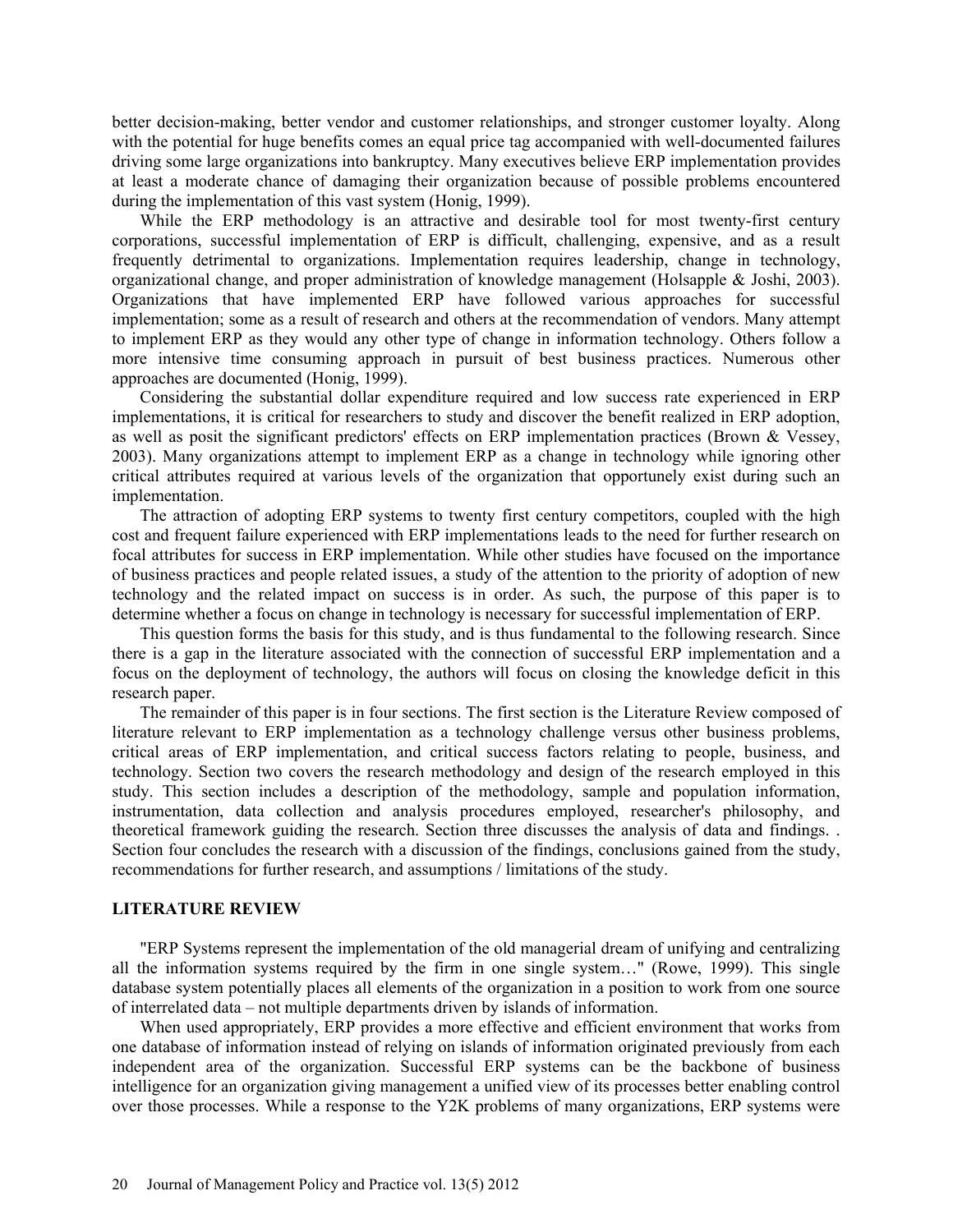known in the late 1990's and early 2000's for their extreme cost, high level of failure, and impractical justification to management (Gale, 2002). Contemporary strategies consider ERP necessary to improve organization productivity and efficiency in addition to being the base of business management and strategic positioning (Beheshti & Beheshti, 2010).

#### **ERP Implementation – Technology Challenge versus Business Problems**

As documented evidence illustrates, many ERP implementations result in failure. This failure often times is caused by the faulty approach the organization takes in planning the implementation process. While many anticipate the technical challenges to be the focal point of implementation efforts, they are often times not the main reason enterprise systems fail. ERP implementations, which focus exclusively on information technology, and not on the overall implementation of a system, are structured for failure. (Hsiuju & Chwen, 2004). Since the late 1990's, huge companies including Whirlpool, Hershey's Foods, Waste Management Incorporated, and W. L. Gore and Associates have encountered vast problems with their efforts to implement ERP. Several of these companies experienced problems that nearly bankrupt the company (Wah, 2000). Throughout the 2000's, the failure rate for ERP implementation continues to be high. The companies that have the kind of problems that lead to disaster are those that install ERP without thinking through its full business implications (Davenport, 1998).

Most companies find maximum benefits from treating technology first and foremost from a strategic and executive decision and point of view. They focus was on the effects and changes in the enterprise and not on the technology. Rather than just a technology implementation project, the major issues with ERP implementation are frequently business problems. Companies fail to reconcile the technological imperatives of the enterprise system with the business needs of the enterprise itself (Davenport, 1998). As such, the implementing managers must fully understand the critical areas that are affected by the installation of the ERP system.

#### **Critical Success Factors (CSF's) of ERP Implementations**

ERP implementation has some major issues and challenges. They can be summarized into three areas: 1) people, 2) technology, and 3) business (Nah et al. (2003), Somers and Nelson 2004, Laughlin 1999, and Krammeeraard et al. 2003). CSFs often have common characteristics, which can overlap, from one area into another. People and business related CSFs outnumber technological factors. Studies of ERP implementation failure support this emphasis on people and business related CSFs. In a survey of information technology managers, Information Week found that the top three reasons ERP projects failed was attributed to poor management (people / business), change in business goals (business), and lack of business management support (people / business) (Umble et al., 2003). Thus, ERP implementations often fail not because of the technology, but because of business and people issues (Somers & Nelson, 2004). Further, a study conducted among Fortune 1000 chief financial officers, found that CFO's ranked the five top CSFs of ERP implementations to be top management support (people), project champion (people), ERP teamwork and composition (people / business), project management (business / technology), and change management (people) (Nah et al*.*, 2003). In addition, Rolls-Royce found in their ERP implementation found cultural (people), business, and technical difficulty as the primary areas of concern during their successful ERP implementation (Yusuf et al., 2004). Accordingly, CSFs should be grouped and viewed within these areas.

#### **Other Critical Factors Success Approaches – Logical Associations**

One approach to successful implementation of ERP follows the strategic alignment model of Henderson and Venkatraman (1999), which suggests that the success depends on different effective patterns of logical links, or "fits", among the "domains" of a firm. These domains are identified as business strategies, information technology strategy, organization infrastructure and processes, and information technology infrastructure and processes (Henderson & Venkatraman, 1999). Three factors for ERP success can be derived from these "fits". The first critical factor is the fit between business strategy and information technology strategy. The second fit is between the level of maturity of the information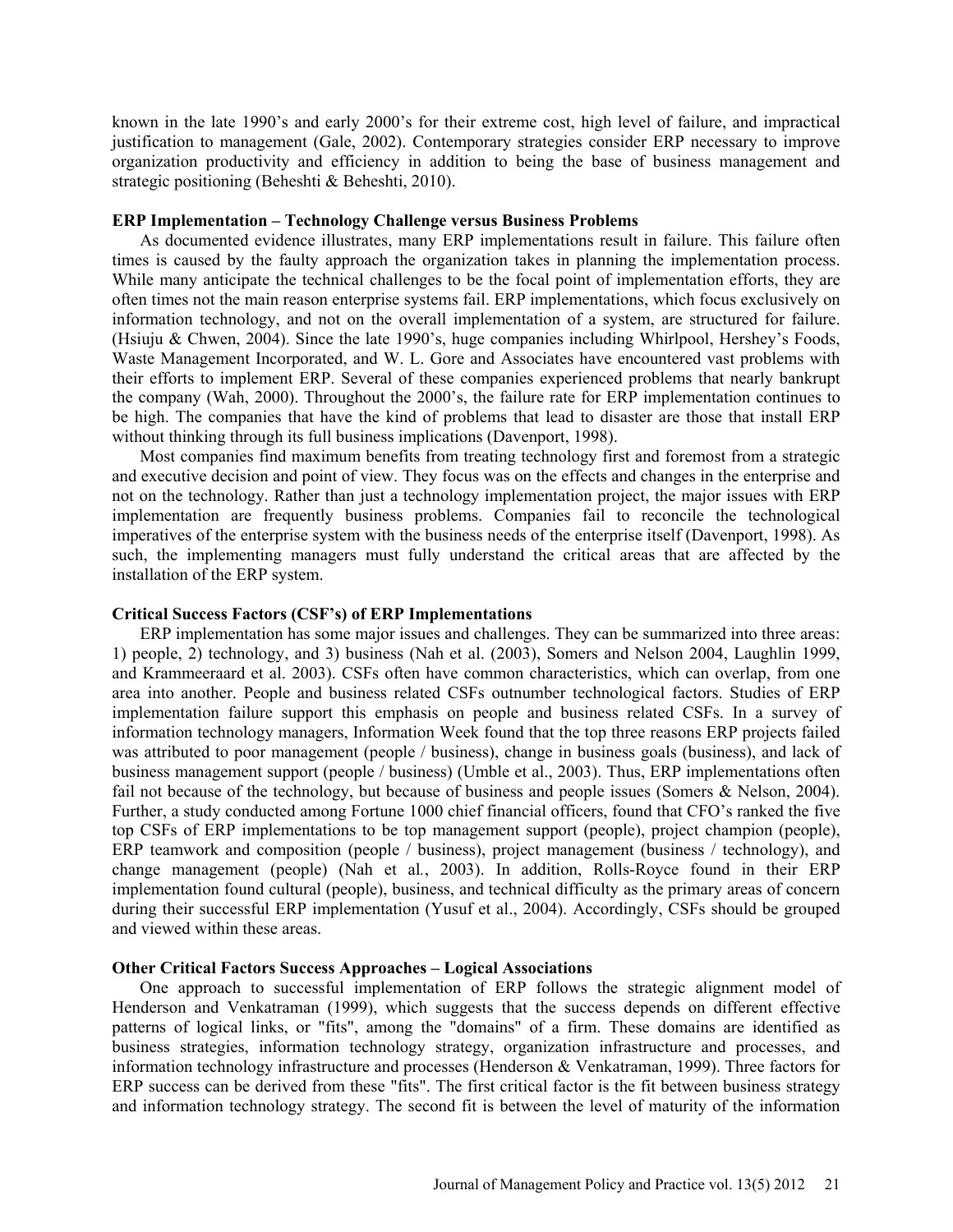technology infrastructure and the strategic role of information technology in relation to ERP. The third fit the fit between the methods used for implementing ERP and the change in organizational processes (Voordijk et al*.*, 2003). Henderson and Venkatraman's (1999) approach further supports the segregation of CSFs into the areas of people, business, and technology related areas.

#### **People, Business, and Technology Related ERP Critical Success Factors**

To understand what factors are critical for success in ERP implementations, we reviewed works for four leading authors on the topic. Table 1 summarizes ERP implementation critical success factors (CSFs) emphasizing factors that affect people, business, and technology issues.

| TABLE 1                                                           |
|-------------------------------------------------------------------|
| <b>CRITICAL SUCCESS FACTORS OF ERP IMPLEMENTATIONS BY SCHOLAR</b> |

| Group           | <b>Critical Success Factor</b>                     | Scholar        |                           |                           |                                |
|-----------------|----------------------------------------------------|----------------|---------------------------|---------------------------|--------------------------------|
|                 |                                                    | Nah            | Somers                    |                           |                                |
|                 |                                                    | et al.         |                           |                           | & Nelson Laughlin Kraemmeraard |
|                 |                                                    | (2003)         | (2004)                    | (1999)                    | et al. (2003)                  |
|                 | Technology Appropriate Business & IT Legacy System | X              |                           |                           |                                |
| <b>Business</b> | Business Plan & Vision                             | X              | X                         | X                         | X                              |
| <b>Business</b> | <b>Business Process Reengineering</b>              | $\mathbf X$    | $\boldsymbol{\mathrm{X}}$ |                           | X                              |
| People          | <b>Change And Expectation Management</b>           | X              | X                         | X                         |                                |
| People          | Communication                                      | X              | X                         | X                         |                                |
| People          | ERP Teamwork & Composition                         | X              | X                         | X                         | X                              |
| <b>Business</b> | Monitoring & Evaluation of Performance             | X              |                           |                           |                                |
| People          | Project Champion                                   | X              | X                         |                           |                                |
| <b>Business</b> | Project Management                                 | X              | X                         | X                         |                                |
| Technology      | Software Development, Testing,                     | $\overline{X}$ |                           |                           |                                |
|                 | & Troubleshooting                                  |                |                           |                           |                                |
| People          | Top Management Support & Involvement               | X              | X                         | X                         | X                              |
| People          | <b>Steering Committee</b>                          |                | X                         |                           |                                |
| People          | <b>Implementation Consultants</b>                  |                | X                         |                           |                                |
| People          | Vendor-Customer Partnership,                       |                | X                         |                           |                                |
|                 | Tools, and Support                                 |                |                           |                           |                                |
| People          | User Training and Education                        |                | $\boldsymbol{\mathrm{X}}$ |                           | X                              |
| <b>Business</b> | Appropriate Software Selection                     |                | X                         |                           |                                |
| <b>Business</b> | Minimize Customization                             |                | X                         |                           |                                |
|                 | Technology Data Analysis and Conversion            |                | $\boldsymbol{\mathrm{X}}$ |                           |                                |
|                 | Technology Defining the System Architecture        |                | X                         |                           |                                |
| <b>Business</b> | <b>Dedicating Resources</b>                        |                | X                         |                           |                                |
| <b>Business</b> | Aggressive Schedule and Timelines                  |                |                           | X                         |                                |
| <b>Business</b> | <b>Focused Issue Resolution</b>                    |                |                           | X                         |                                |
| <b>Business</b> | <b>Limited Scope</b>                               |                |                           | $\boldsymbol{\mathrm{X}}$ |                                |
| <b>Business</b> | <b>Early Success</b>                               |                |                           | X                         |                                |
| <b>Business</b> | Justification                                      |                |                           |                           | X                              |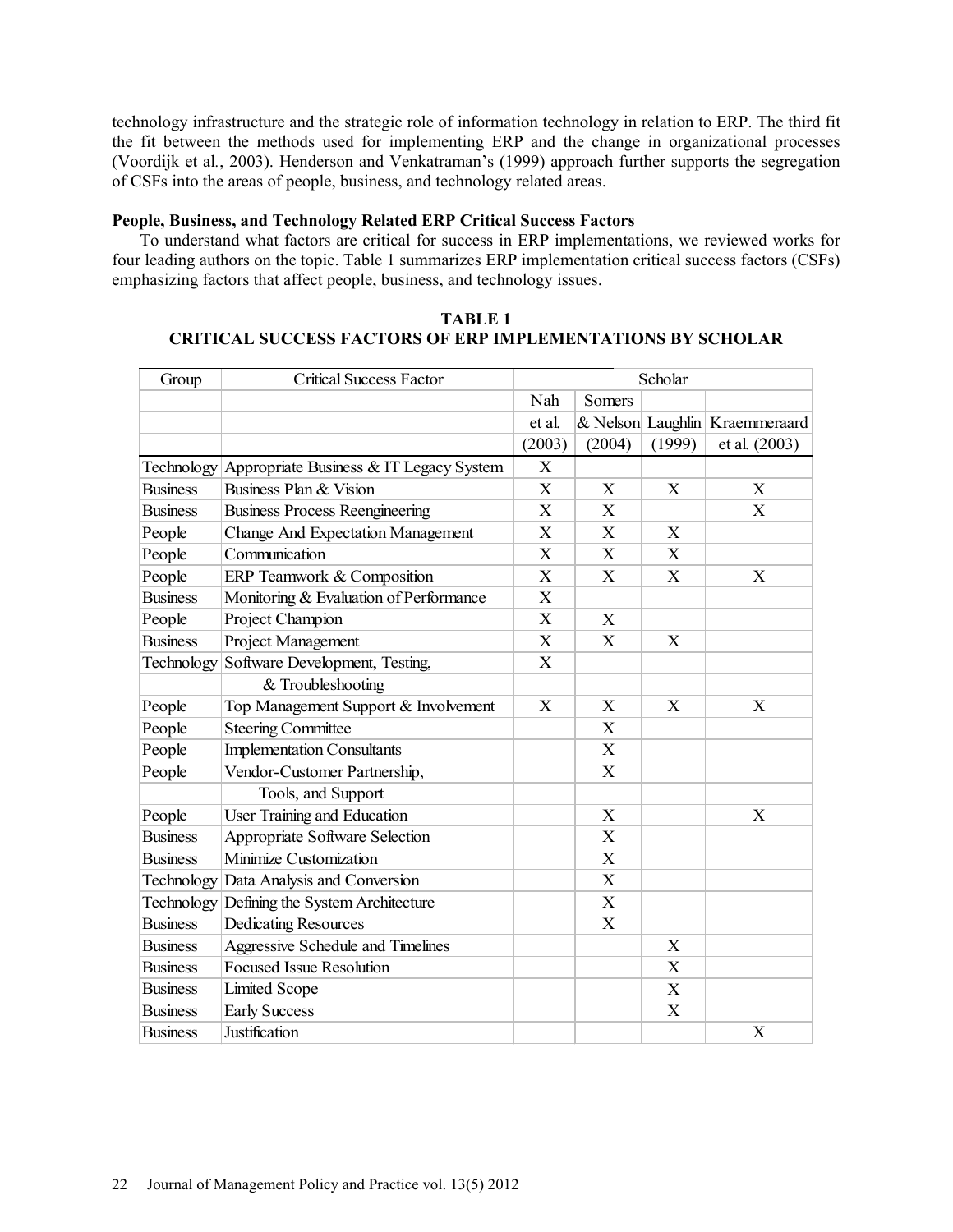Critical success factors that are affected by technology can be identified as: 1) appropriate business and information technology legacy systems, 2) software development, testing, and troubleshooting, 3) appropriate software selection, 4) data analysis and conversion, and 5) defining system architecture. The greater the complexity of legacy systems, the greater the amount of technological and organizational change required. To be successful, ERP implementation efforts must overcome issues of complexity arising from business and information technology legacy systems. A stable and successful business setting is essential, and success in other business areas is necessary for ERP implementation success (Roberts & Barrar, 1992).

In addition to appropriate business and legacy systems, software development, testing, and troubleshooting issues are CSFs for ERP implementations. Because of the high degree of integration of systems across the organization, development and testing perspectives unique to ERP projects must be well thought-out and managed. The overall ERP architecture should be established before deployment considering the most important requirements of the implementation (Murray & Coffin, 2001). Consequently, the use of appropriate modeling methods will aid in achieving ERP success. Requirement definitions should be created for documenting how the systems operate. Having a written sign off of requirement definitions protects all parties from downstream attack for non-documented "creeps" of scope and oversights within the creation of requirements definitions (Holland et al*.*, 1999). While troubleshooting errors is critical, rigorous software testing eases implementation (Rosario, 2000).

Additional technological CSFs include data analysis and conversion and defining the system architecture. Accurate data is a fundamental requirement for the effectiveness of any system. The management of data converted and entered into the ERP system is a critical issue. Defining system architecture is a critical success factor as this provides the basis for running ERP software. Architecture choices and planning are especially during the design and procurement phase as system requirements of ERP systems may predicate specific needs (Somers & Nelson, 2004).

While the literature suggests focus on technology is often the source of failure, one would expect a focus on change in technology is necessary for successful implementation of ERP. Nevertheless, both the literature and scholars continually point out the large risk of potential failure in ERP due to the complexity of both technology change as well as change in business practices and culture in the organization. These facts would suggest a focus on change in technology would not be as necessary (or perhaps not necessary at all) for successful implementation of ERP. With these conflicting theories prevailing, the need for a study of importance of focus on technology on successful ERP implementations is in order if further substantiated.

#### **RESEARCH METHODOLOGY AND DESIGN**

#### **Nature of the Study and Data Collection**

This research is conducted using a quantitative methodology approach. The selection of instrument and collection of data supported the researchers with analyzing the achievement of success gained by adoption of ERP systems as correlated to the presence of focus in ERP implementation on change in technology. Participants in this study originated from North and South American organizations that completed their implementation of ERP in their organization more than one year prior to the date of the survey. The ERP systems implemented were developed and marketed by SAP, the world's leading provider of ERP systems holding a 24% market share; some 6 points higher than the nearest single competitor Oracle (Panorama Consulting, 2011).

To analyze the research question ("Is a focus on the change in technology required by an ERP adoption observed in successful ERP implementations?"), the authors collected empirical data about this topic. Survey questions about organizations' reliance on technology and technology related actions were developed and the responses were assessed for success in the ERP implementation process. The questions were derived from the critical success factors relating to technology, as well as other items referred to in the literature review relating to technology.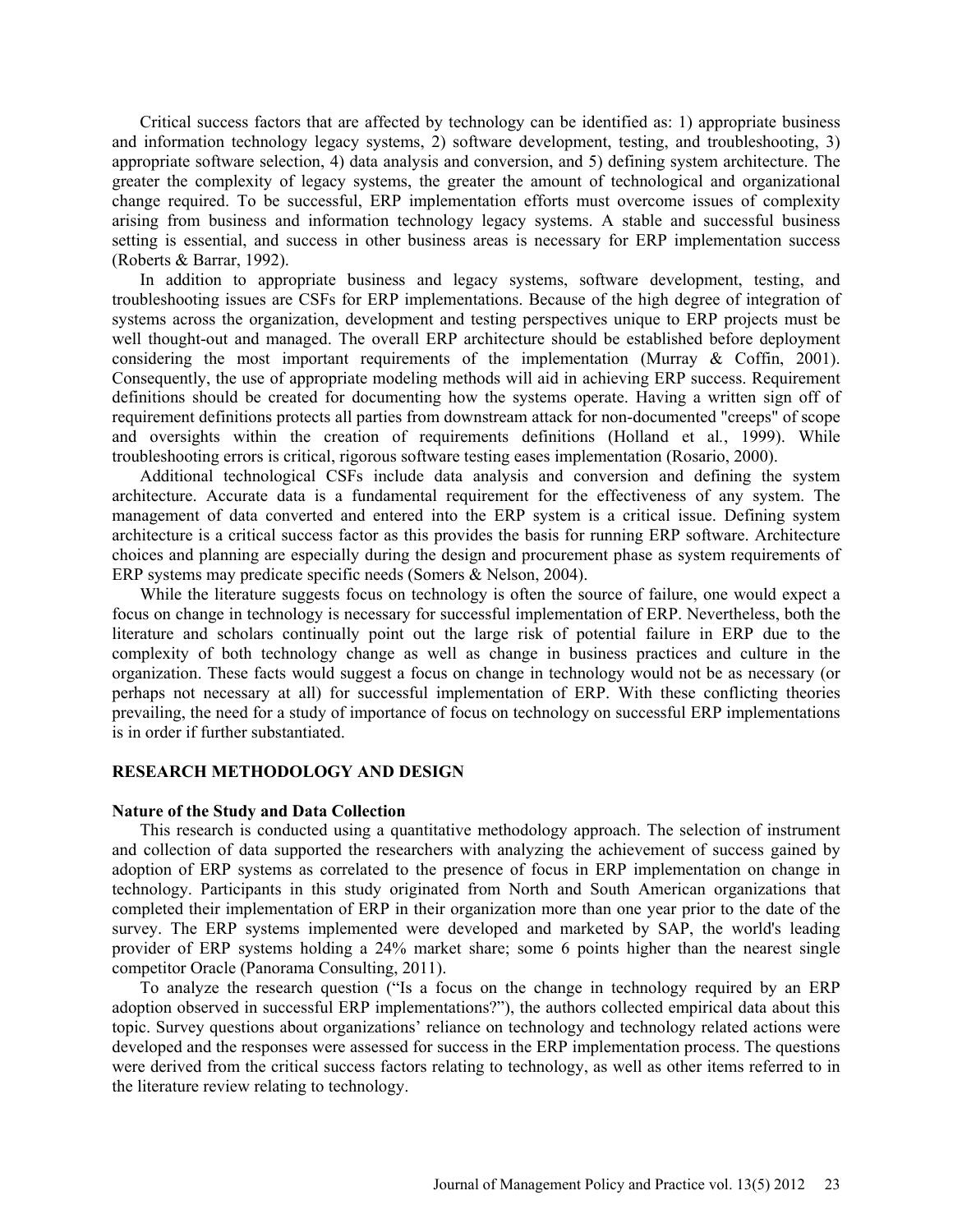The survey population consisted of over 3500 SAP users who are members of the Americas' SAP User's Group (ASUG). A sample of 600 random SAP user organizations having completed implementation of ERP more than one year after initial implementation and no more than 5 years subsequent to implementation represent the sample studied in this research. The survey of these 600 SAP user organizations resulted in a total of 239 responses, or 39.8% response rate (see Table 2). Sixty-six of these responses were not used because their implementations had occurred within the past year and fell outside the scope of the study. An additional forty-seven responses were not used due to incomplete survey responses. The final number of valid responses that were used totaled 126 representing a response rate of 21%. This response rate is within the acceptable level for e-mail surveys of this type (Prahalad  $\&$ Hamel, 1990). Table 2 illustrates the distribution of the respondents to the questionnaire.

|                                 | N/n | $\%$ sample | % valid |
|---------------------------------|-----|-------------|---------|
| <b>Total Sample Size</b>        | 600 | 100.0%      | n/a     |
| <b>Total Responses</b>          | 239 | 39.8%       | n/a     |
| <b>Incomplete Responses</b>     | 47  | 7.8%        | n/a     |
| Valid Responses to Survey*      | 126 | 21.0%       | 100.0%  |
| Met At Least One Success Factor | 64  | $10.7\%$    | 50.8%   |
| Met No Success Factors          | 62  | $10.3\%$    | 49.2%   |
| Met ROI Objective               | 41  | $6.8\%$     | 32.5%   |
| Met All Objectives**            | 18  | $3.0\%$     | 14.3%   |

## **TABLE 2 SURVEY RESPONSE RATE**

\*Responses in which ERP was implemented more than 1 year prior to survey

\*\*Met ROI and All Success Objectives

The survey instrument was made available via the Internet, to the sample under study via surveymonkey.com - an independent online survey organization. A random selection of SAP implementations, which had occurred in the past 3 years from the date of survey, formed the base of the sample for this study. All participants were notified prior to the survey and two follow-up notifications were also sent to encourage participation in the survey. The initial contact was made approximately one week prior to first contact instructing the user group sample on how to take the survey.

#### **Analysis**

Our analysis was based on the data received from the surveys. Each observation in the survey contained a response to attribute questions, as well as a coded indication of whether the respondent indicated his/her organization's implementation was a success (one or more success variables present) or not a success (no success in which no success variables were present), as determined from prior analysis described earlier. The data from these attribute responses was examined and summarized. Our analysis focused on the following tests: the frequency of attributes for success versus no success implementations, correlation of attributes to success and no success, and significance of difference for each attribute as it relates to success versus no success observations.

The first step in the analysis was to determine the tests most suitable for use; the data was first tested to evaluate the normality assumption. A visual observation of data graphed in a histogram, and the Kolmogorov-Smirnov test was conducted to evaluate the normality assumption. Based on these two tests, the normality assumption failed for all attributes in all categories. As a result, three non-parametric tests were selected; – the Spearman Rank Correlation for correlation testing purposes, the Kruskal-Wallis test, and the Mann Whitley test for test of significant differences.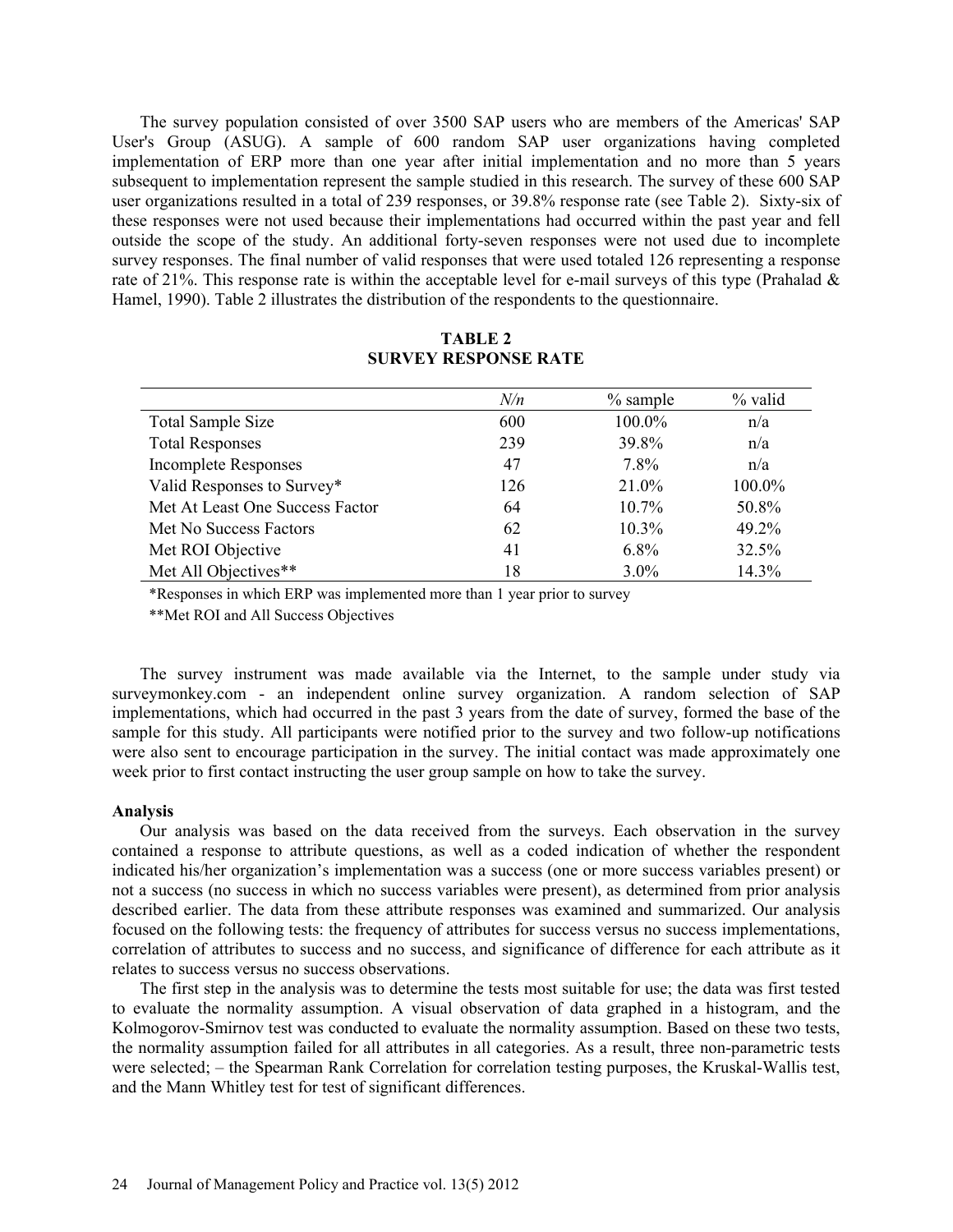#### **RESULTS AND FINDINGS**

The first section of this analysis describes the demographic information from the respondents based on their responses to the survey. Characteristics include the location of where the respondent company is based, annual sales of the company, and responsibility of the respondent, industry in which the company participates, implementation status of ERP in the company, and ERP modules implemented. This section also addresses how respondents were segregated into successful versus unsuccessful categories.

Over 88% of the respondent organizations were based in the United States with the remaining 10% evenly distributed over Mexico, Canada, and outside North America. Successful versus non-successful organizations were nearly identical to these percentages with neither section significantly over or under the total response splits.

The majority of the respondents were manufacturing companies (38.9% of the total) while government, food and beverage, and computer software and services ranked second, third, and fourth with 12.7%, 8.7% and 7.1% of the sample total, respectively. The percentages of success versus no success categories showed similar representation to the total sample, however, 13% fewer organizations were from the manufacturing area, and 10% more were from the government in the no success category versus the success category.

The largest number of organizations represented in the survey (31%) had annual sales between \$1 and \$5 billion dollars. The second (27%) and third (17.5%) largest categories of annual sales representing surveyed organizations reported sales of over \$5 billion and \$500 million to \$1 Billion, respectively. The responses for success and no success categories were similar in rank and percent to the total response statistics with no significant deviation.

The majority of the survey respondents are from the information technology discipline (79%). The majority of respondents appear to be in higher-level positions with no significant difference in the number of respondents in success versus no success responses.

As mentioned earlier, organizations that indicated their implementation had taken place less than one year from the time of the survey were removed from valid responses in the sample. The reason for their removal is due to the fact that organizations need at least one year of ERP operation results in order to reasonably determine if ROI and success objectives have been met.

Over 48% of the respondent organizations reported implementing ERP more than 5 years prior to the survey, while 25.4% implemented ERP within 1 to 2 years prior to the survey. A significant difference was observed in the success versus no success categories with more than twice as many no success 1 to 2 years implementation were reported for no success (22 or 35.5%) than were in the success 1 to 2 years implementation category (10 or 15.6%). In addition, more than twice as many in the success category that implemented over 5 years prior were observed (41 or 64.1%) than in the no success category (20 or 32.3%).

The highest frequency of implementation teams was over 20 members large which also held true for success (73.4%) versus no success (79%) categories. Implementation teams with 10 to 20 members were the second highest frequency for both success (20.3%) and no success (14.5%) categories.

Top Management was responsible for the decision to employ ERP in 54% of the sample followed Business Process Leaders / Business Unit Managers with 23% of the sample. The results of the success and no success categories were very similar to the overall sample results.

A total of 27.8% (35) of the total 126 responses considered valid for the study did not consider any other ERP vendor for their implementation (25% or 16 of the success responses, 30.6% or 19 of the no success responses). Over 40% of all respondents looked at Oracle (SAP's top competition) and 33% looked at PeopleSoft (now a part of Oracle). In further analysis of the success versus no success category, the success respondent organizations looked at more ERP options 23.6% more of the time than the no success category.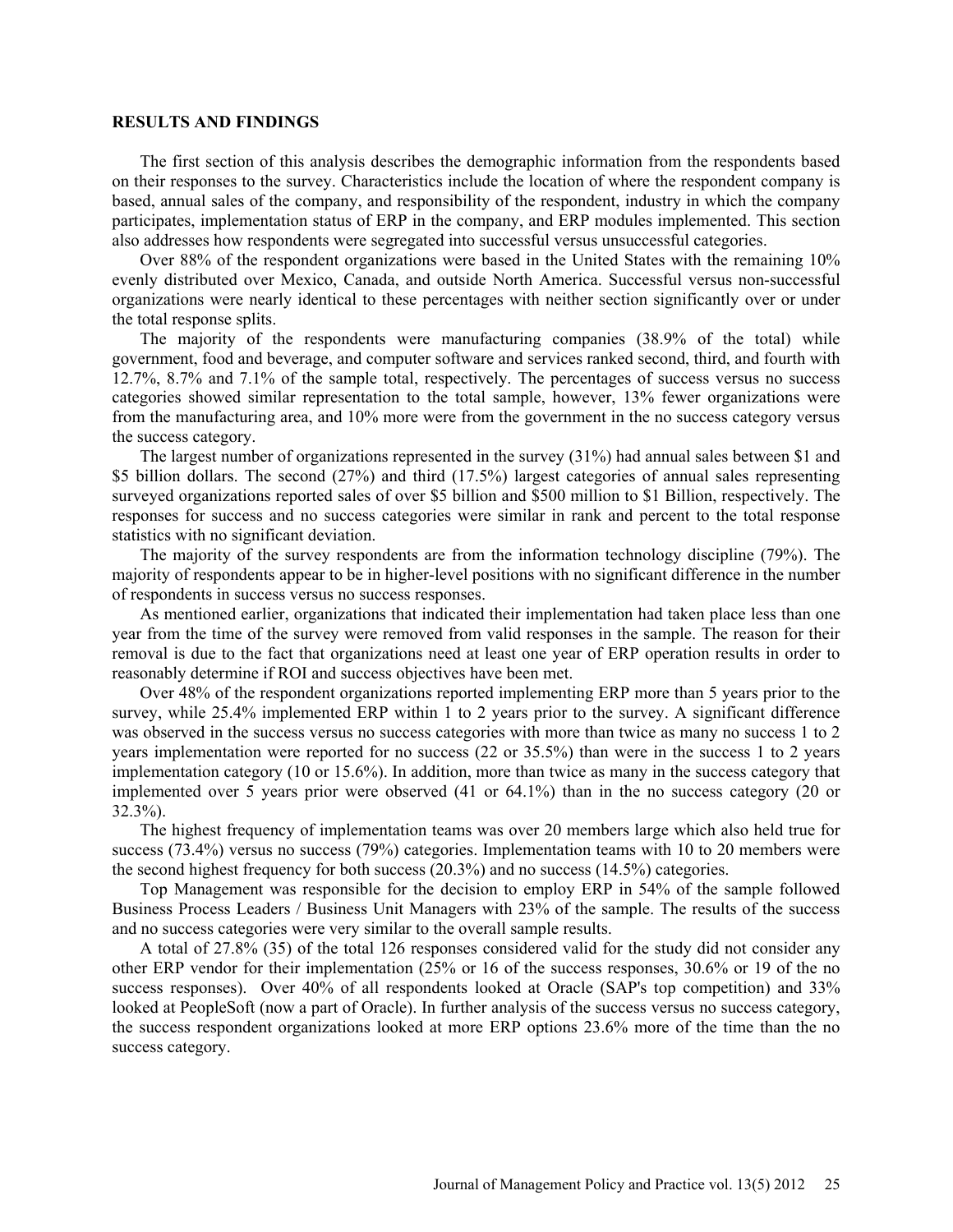#### **Success versus No Success**

The second step in the analysis focused on measuring the successful ERP implementations against unsuccessful. As previously noted in Table 2, of the 239 total responses, 126 responses were usable for this research purpose. The 126 valid responses were examined for ERP operations, whether they were successful or not. This success/no success determination was based on nine measurement criteria. Respondents indicating the presence of one of more of these factors were considered to have achieved success in adoption of their ERP system. The nine criteria measured as a part of the survey are:

- 1. Realized expected Return on investment
- 2. Realized ROI  $> 5\%$
- 3. Increased productivity  $\Rightarrow$  2%
- 4. Reduced operational cost by 5%
- 5. Experienced reduction in scheduling and planning cycle  $> 50\%$
- 6. Experienced reduction in delivery times  $\approx 10\%$
- 7. Realized reduction in production time  $\approx 10\%$
- 8. Reduced inventory stock  $\approx$  =>10%
- 9. Reduced late deliveries  $\approx 25\%$

These nine criteria were derived from the quantitative success factors cited in the "Attributes For Success" section of Chapter 2 Literature Review.

As shown in Table 2 previously, 64 of the 173 valid responses met at least one or more of the ERP surveyed success factors, leaving the remaining 62 of which responses indicated that no success factor was achieved.

## **TABLE 3 FREQUENCY OF CHANGE IN TECHNOLOGY FOCUS ATTRIBUTES**

Frequency of Non-Successful Implementations Focusing on a Change in Technology

|                                     |    | Yes      |                  | Somewhat |    | No      |
|-------------------------------------|----|----------|------------------|----------|----|---------|
|                                     | n  | $\%$     | $\boldsymbol{n}$ | $\%$     | n  | $\%$    |
| <b>Skilled Consultants</b>          | 24 | 38.7%    | 32               | 51.6%    | 6  | $9.7\%$ |
| <b>ERP</b> Vendor Involved          | 23 | 37.1%    | 26               | 41.9%    | 13 | 21.0%   |
| ERP Software modified to meet       |    |          |                  |          |    |         |
| needs                               | 17 | 27.4%    | 30               | 48.4%    | 15 | 24.2%   |
| Appropriate business and IT         |    |          |                  |          |    |         |
| legacy systems used                 | 26 | 41.9%    | 29               | 46.8%    | 7  | 11.3%   |
| Project champion was                |    |          |                  |          |    |         |
| knowledgeable about ERP and         |    |          |                  |          |    |         |
| implementation                      | 22 | $35.5\%$ | 25               | 40.3%    | 15 | 24.2%   |
| ERP software was tested and         |    |          |                  |          |    |         |
| "troubleshooted"                    | 28 | 45.2%    | 29               | 46.8%    | 5  | $8.1\%$ |
| ERP software selection was          |    |          |                  |          |    |         |
| appropriate for business            | 39 | 62.9%    | 20               | 32.3%    | 3  | 4.8%    |
| Historical data was analyzed and    |    |          |                  |          |    |         |
| converted efficiently and logically | 26 | 41.9%    | 24               | 38.7%    | 12 | 19.4%   |
| System architecture well defined    |    |          |                  |          |    |         |
| prior to implementation             | 26 | 41.9%    | 24               | 38.7%    | 12 | 19.4%   |
| Technology was prepared to          |    |          |                  |          |    |         |
| implement                           | 36 | 58.1%    | 21               | 33.9%    | 5  | $8.1\%$ |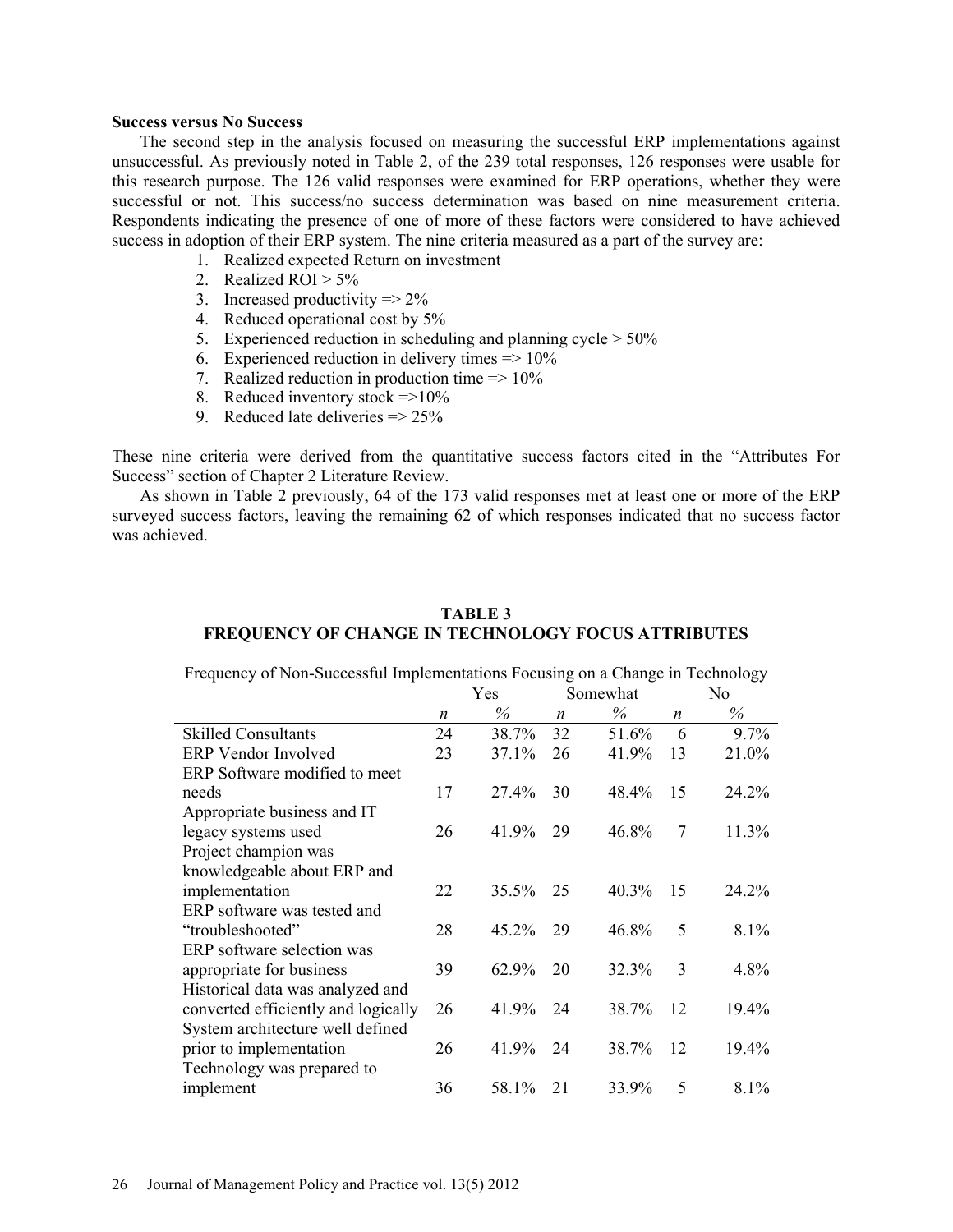|                                     | Yes |       | Somewhat         |          |                  | No      |
|-------------------------------------|-----|-------|------------------|----------|------------------|---------|
|                                     | n   | $\%$  | $\boldsymbol{n}$ | $\%$     | $\boldsymbol{n}$ | $\%$    |
| <b>Skilled Consultants</b>          | 34  | 53.1% | 26               | 40.6%    | $\overline{4}$   | 6.3%    |
| <b>ERP</b> Vendor Involved          | 36  | 56.3% | 19               | 29.7%    | 9                | 14.1%   |
| ERP Software modified to meet       |     |       |                  |          |                  |         |
| needs                               | 17  | 26.6% | 27               | $42.2\%$ | 20               | 31.3%   |
| Appropriate business and IT         |     |       |                  |          |                  |         |
| legacy systems used                 | 45  | 70.3% | 18               | 28.1%    | 1                | $1.6\%$ |
| Project champion was                |     |       |                  |          |                  |         |
| knowledgeable about ERP and         |     |       |                  |          |                  |         |
| implementation                      | 36  | 56.3% | 20               | 31.3%    | 8                | 12.5%   |
| ERP software was tested and         |     |       |                  |          |                  |         |
| "troubleshooted"                    | 52  | 81.3% | 12               | 18.8%    | $\Omega$         | $0.0\%$ |
| ERP software selection was          |     |       |                  |          |                  |         |
| appropriate for business            | 53  | 82.8% | 11               | 17.2%    | $\theta$         | $0.0\%$ |
| Historical data was analyzed and    |     |       |                  |          |                  |         |
| converted efficiently and logically | 32  | 50.0% | 24               | 37.5%    | 8                | 12.5%   |
| System architecture well defined    |     |       |                  |          |                  |         |
| prior to implementation             | 42  | 65.6% | 18               | 28.1%    | $\overline{4}$   | 6.3%    |
| Technology was prepared to          |     |       |                  |          |                  |         |
| implement                           | 45  | 70.3% | 18               | 28.1%    | 1                | $1.6\%$ |

Frequency of Successful Implementations Focusing on Change in Technology

Tables 3 and 4 show the frequency of focus on technology attributes for success versus no success implementations. Nine of ten attributes revealed higher frequency in observations where success was observed as opposed to observations where success was not observed. The only observation which showed a higher frequency in no success observation, was "ERP software modified to meet needs." This attribute showed a .8% higher frequency for no success implementations versus success implementations. All other attributes show a significantly higher frequency in the success ERP implementations of at least 8% higher with some attributes being as much as 40% higher.

As previously stated, an alternate non-parametric test – the Spearman Rank Correlation, was used to analyze the change in technology focus attributes for correlation by attribute to success in ERP implementation. The Spearman Rank Correlation is an analysis tool used to show whether a correlation between two variables exists. If a correlation exists, the Sig.  $(2$ -tailed)  $p$  test value is less than .05. Another feature of the Spearman Correlation Rank analysis tool is the correlation coefficient. If the *p*-test value is less than .05 indicating a correlation exists, the correlation coefficient shows the strength of the correlation. The closer the correlation coefficient is to 1, the greater the correlation strength. Table 4 shows the results of the Spearman Rank Correlation.

The Spearman Correlation shows 3 of the 10 focus attributes indicate a correlation exist between the attribute and a successful ERP implementation. These three focus attributes are, 1) Appropriate business and IT legacy systems used, 2) ERP software was tested and "troubleshooted," and 3) ERP software selection was appropriate for business. However, further examination of the data indicates that each of the focus attributes showing a correlation shows a weak strength of correlation. This is observed in the correlation coefficient for each variable. For each of the three correlated variables, the closer the correlation coefficient is to 1, the correlation coefficient, the stronger the strength of the correlation. The correlation coefficient in two attributes is below .2 and under .4 in the third indicating a weak correlation in all three attributes.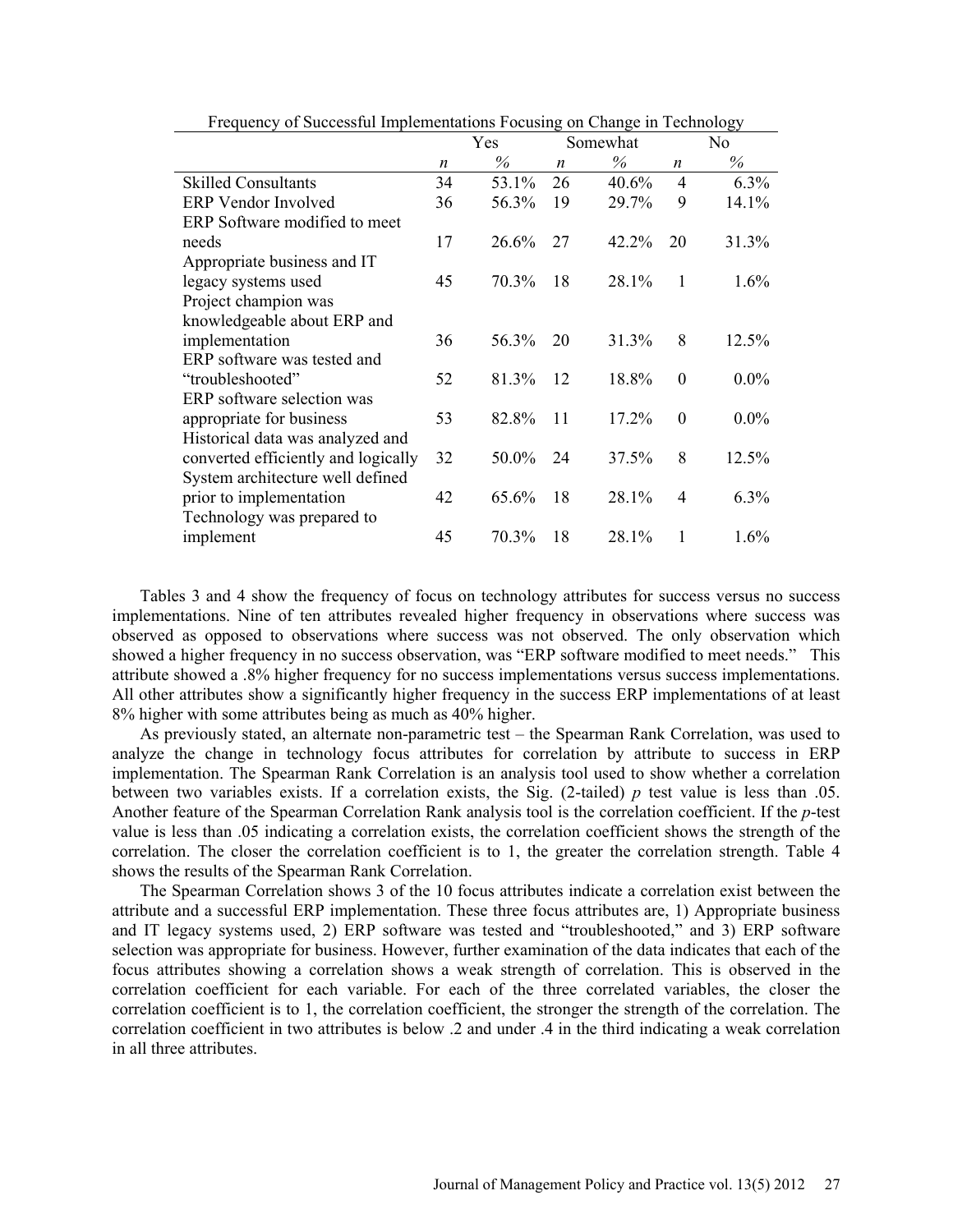## **TABLE 4 SPEARMAN'S CORRELATION RANK FOR FOCUS ON CHANGE IN TECHNOLOGY**

|                                                            | Spearman's  |                 |  |
|------------------------------------------------------------|-------------|-----------------|--|
|                                                            | Correlation | <u>Sig. (2-</u> |  |
|                                                            | Coefficient | tailed)         |  |
| <b>Skilled Consultants</b>                                 | 0.146       | 0.103           |  |
| ERP vendor involved                                        | 0.120       | 0.181           |  |
| ERP software modified to meet needs                        | 0.054       | 0.550           |  |
| Appropriate business and IT legacy systems used            | 0.210       | 0.019           |  |
| Project champion was knowledgeable about ERP and           |             |                 |  |
| Implementation                                             | 0.133       | 0.138           |  |
| ERP software was tested and "troubleshooted"               | 0.378       | 0.000           |  |
| ERP software selection was appropriate for business        | 0.229       | 0.010           |  |
| Customization of software was minimized                    | 0.005       | 0.953           |  |
| Historical data was analyzed and converted efficiently and |             |                 |  |
| logically                                                  | 0.077       | 0.394           |  |
| System architecture well defined prior to implementation   | 0.142       | 0.115           |  |
| Aggressive schedule and timeline used for implementation   | 0.169       | 0.060           |  |
| Technologically prepared to implement?                     | 0.131       | 0.146           |  |
| ERP necessitated requirement of new skill set for computer |             |                 |  |
| proficiency?                                               | 0.071       | 0.432           |  |

Sig. (2-tailed)  $p$  test < .05 indicates a significant correlation

Considering the frequency of attributes present in successful ERP implementations and the results of the Spearman Correlation Rank were conflicting, the Mann Whitley test was conducted and considered appropriate to determine if a significant difference in the distribution of observations indicated success in ERP as correlated to the focus attributes. The Mann-Whitney test examines the difference in the distributions of success and no success observations. The results of the Mann Whitney test are shown in Table 5. The Mann Whitley tests for significance shows 3 of the 10 attributes have Asymp. Sig. (2-tailed) values less than .05, which indicate a significant difference in the distribution of change in technology attributes for success versus no success observations. The three attributes are: 1) Appropriate business and IT legacy systems used, 2) ERP software was tested and "troubleshooted," and 3) ERP software selection was appropriate for business. These three attributes are the same attributes that the Spearman Correlation Rank indicated a correlation existed.

Further examination of the Mann Whitley test indicates that these three attributes show a direction towards non successful implementations. This exists because the higher mean rank for each attribute of no success versus lower mean rank for success.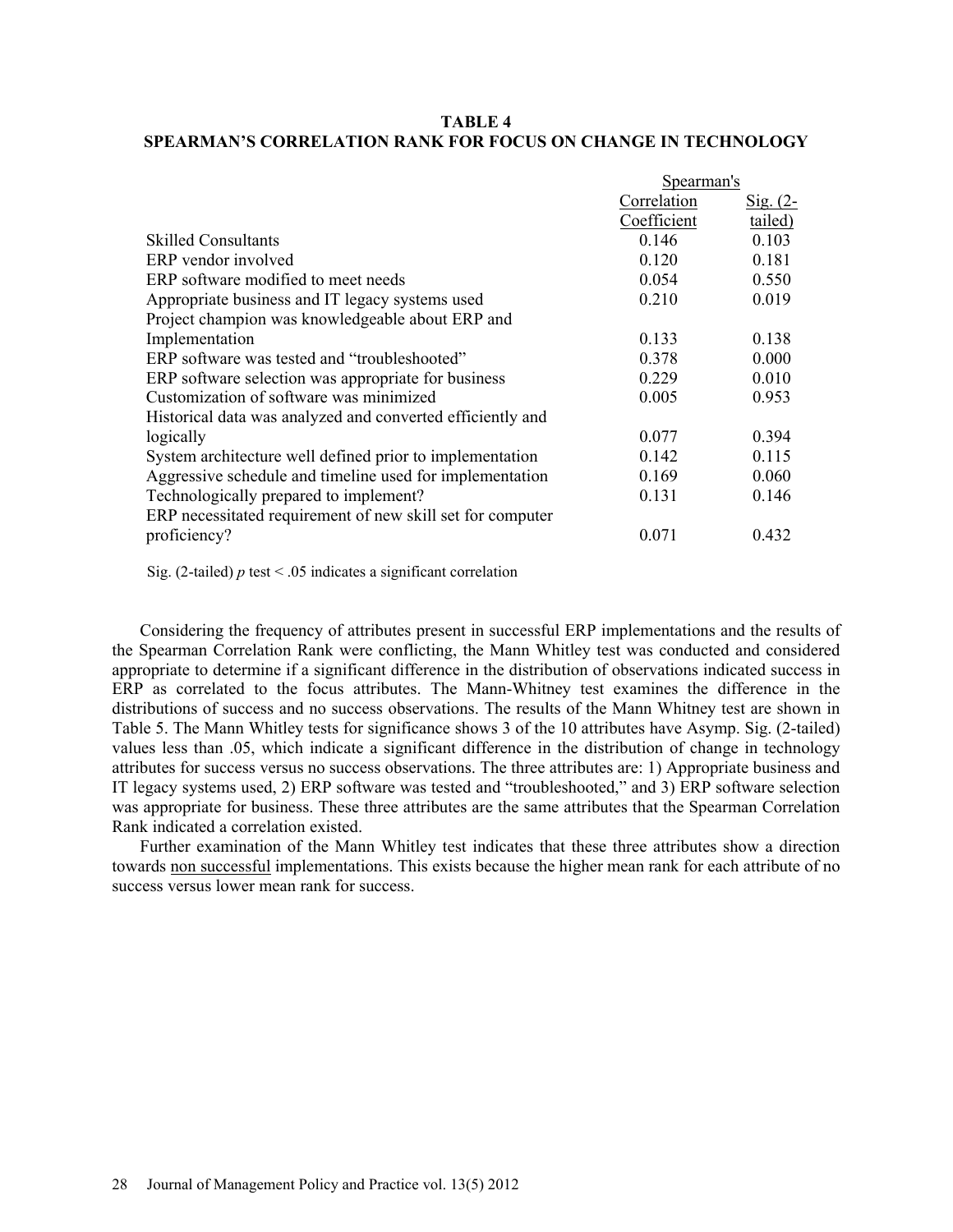## **TABLE 5 MANN WHITLEY TEST FOR SIGNIFICANCE IN TECHNOLOGY CHANGE ATTRIBUTES**

|                                                                         |      |              | Mean Rank            |                |
|-------------------------------------------------------------------------|------|--------------|----------------------|----------------|
|                                                                         | Mean | Sig.<br>Test | No<br><b>Success</b> | <b>Success</b> |
| <b>Skilled Consultants</b>                                              | 1.62 | 0.103        | 68.34                | 58.81          |
| ERP vendor involved                                                     | 1.66 | 0.180        | 67.03                | 59.03          |
| ERP software modified to meet needs                                     | 2.01 | 0.548        | 61.65                | 65.29          |
| Appropriate business and IT legacy systems used                         | 1.40 | 0.019        | 69.86                | 56.46          |
| Project champion was knowledgeable about ERP<br>and Implementation      | 1.62 | 0.137        | 67.57                | 58.64          |
| ERP software was tested and "troubleshooted"                            | 1.39 | 0.00         | 74.70                | 51.84          |
| ERP software selection was appropriate for<br>business                  | 1.27 | 0.011        | 69.54                | 56.77          |
| Customization of software was minimized                                 | 1.68 | 0.953        | 63.18                | 59.81          |
| Historical data was analyzed and converted<br>efficiently and logically | 1.64 | 0.391        | 65.63                | 60.49          |
| System architecture well defined prior to<br>implementation             | 1.49 | 0.114        | 67.62                | 58.59          |
| Aggressive schedule and timeline used for<br>implementation             | 1.30 | 0.060        | 58.25                | 59.81          |
| Technologically prepared to implement                                   | 1.39 | 0.146        | 67.03                | 59.16          |
| ERP necessitated new skill set for computer<br>proficiency              | 1.29 | 0.429        | 64.43                | 60.63          |

Sig. (2-tailed)  $p$  test < .05 indicates a significant correlation

Based on the results of the Spearman Correlation Rank, and the Mann Whitney test for change in technology focus attributes, there is insufficient evidence to conclude a focus in technology attributes is necessary for successful ERP implementations.

## **DISCUSSION**

#### **So What Does the Data Tell Us?**

A review of the descriptive statistics indicates a higher frequency in observations where success was observed (90%) as compared to those observations in which success was not observed (10%) in ERP implementations. The only attribute that exhibited a higher frequency for unsuccessful ERP implementations was "ERP software modified to meet needs," This sole reason for this could stem from two main reasons. One explanation could be that the successful company's employs best practices attributes more often. This approach favors little customization of ERP software. Another explanation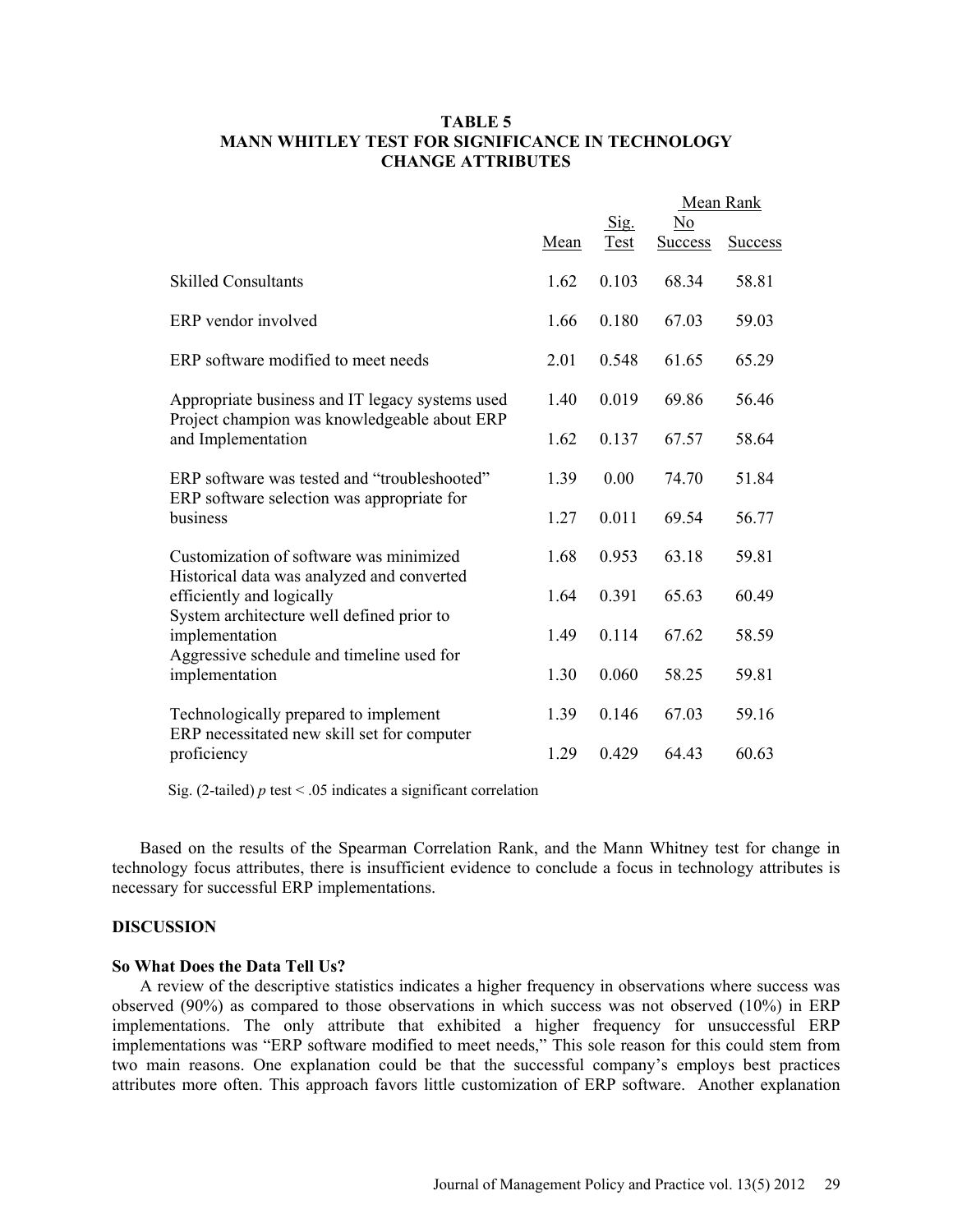could be SAP's continuing efforts to make their ERP systems as flexible as possible, by requiring little customization of the existing software.

The Spearman Rank Correlation indicated a 30% focus toward successful ERP implementations versus 70% unsuccessful. These three attributes include, 1) appropriate business and IT legacy systems used, 2) ERP software was tested and "troubleshooted," and 3) ERP software selection was appropriate for business. Further analysis of the Spearman Rank results revealed a weak correlation for all three of these elements to successful ERP implementations. In addition, the Mann Whitley tests for significance showed 3 of the 10 attributes have Asymp. Sig. (2-tailed) values less than .05, which indicate a significant difference in the distribution of change in technology attributes for success versus no success observations. The three attributes are: 1) Appropriate business and IT legacy systems used, 2) ERP software was tested and "troubleshooted," and 3) ERP software selection were appropriate for business. These three attributes are the same attributes that the Spearman Correlation Rank indicated a correlation existed. Further study of the Mann Whitley test indicates these three attributes show direction to no success implementations as witnessed through the higher mean rank for each attribute for no success versus lower mean rank for success. Neither the Mann Whitney nor the Spearman Correlation Rank results supported the findings of the analysis of frequency.

Due to the conflicting results, it can be concluded that a lack of evidence exists to show any correlation of focus on technology attributes to successful ERP implementations. This conclusion is supported by the 70% lack of correlated attributes, the weakness in the attributes (30% of the total) to successful ERP implementations in the Spearman Correlation Rank, and the inconsistency of significant differences of attributes supporting non-successful ERP implementations.

## **CONCLUSIONS**

The purpose of this study was to understand the relationship of successful ERP implementation and the adoption of new technology during implementation process. Based on the findings of this research, we can say that, overall, when SAP ERP systems are implemented, 50.8% of implementations show successful results. This success is measured in terms of achieving at least one success attribute such as

- realizing target return on investment, or
- realizing return on investment greater than  $5\%$ ,
- increasing productivity by at least 2%,
- reducing operational cost by at least  $5\%$ ,
- reduce scheduling and planning of more than  $50\%$ .
- reduction in delivery time by at least  $10\%$ ,
- reduction in production time by at least  $10\%$ , r
- $\bullet$  education in inventory by at least 10%,
- reduction in late deliveries by at least 25%.

This research also shows that ERP implementations using SAP meet their return on investment objectives 32.5% of the time, and reach all previously mentioned success attributes 14.3% of the time.

We can also conclude that our study of the SAP ERP implementations we surveyed show little to no correlation to a focus on change in technology. While the descriptive statistics for attributes showed that successful ERP implementations employed 9 of 10 technology attributes more often than in no success implementations, further testing for correlation proved inconclusive results that a correlation existed. Considering the fact that ERP is an intensive information system based initiative as noted in the review of literature, this finding is surprising. However, considering the fact that while all implementations have diverse demographic factors (i.e. different modules implemented, different business / industry in which implementations took place, etc.) which may have more diverse or different change management and best business practices, SAP may have perfected the technological side of ERP implementations to the degree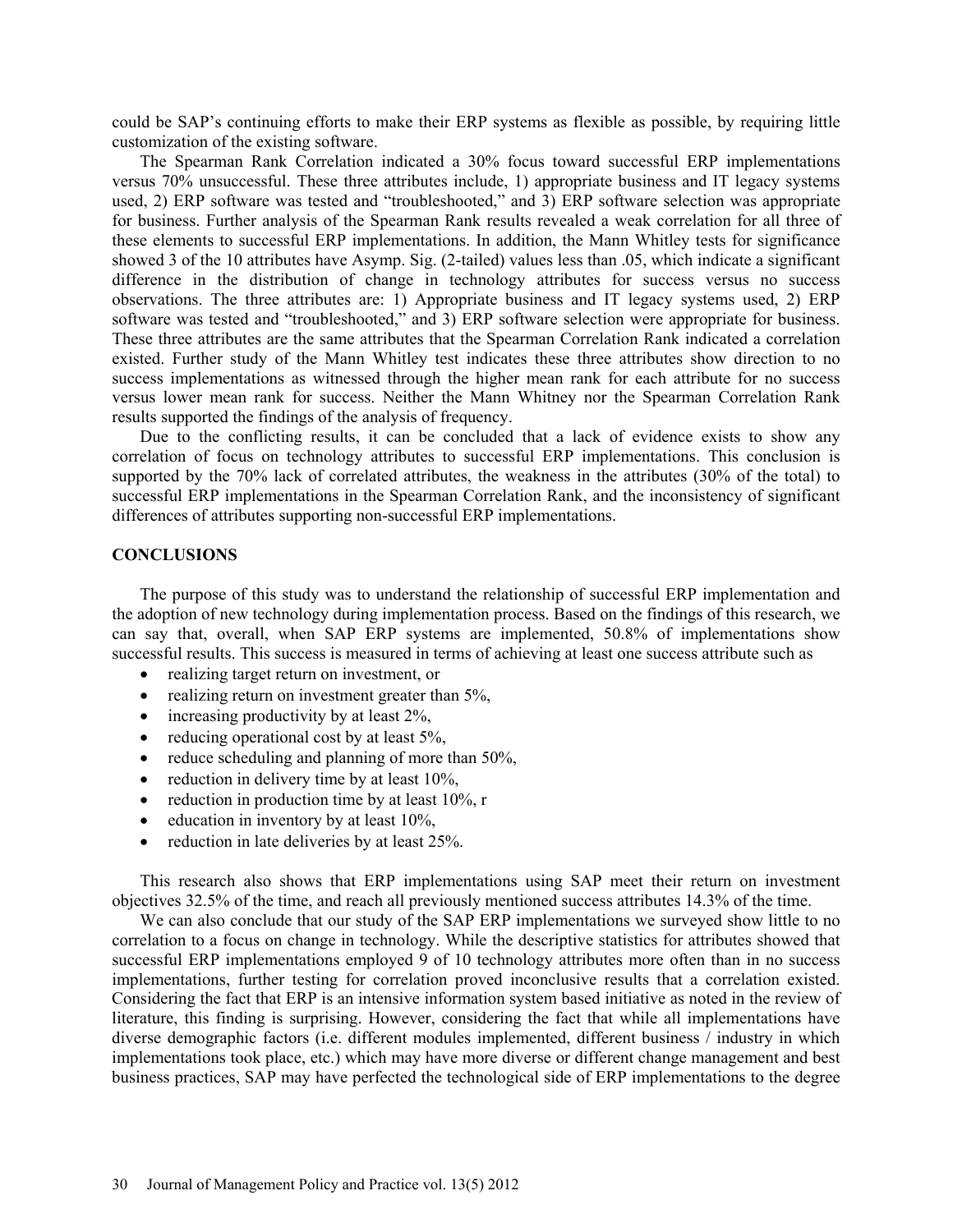that firms do not have to be as concerned with changes in technology as they do with focusing on change management and best business practices.

## **MANAGERIAL IMPLICATIONS**

The intent of this research was to identify whether a correlation exists between successful implementation of ERP and the presence and / or absence of focus on a change in technology. Based on the conclusions and findings, the researchers suggest the following recommendations to organizations implementing SAP ERP:

1) It is recommended that organizations considering ERP system implementations consider the success versus no success rate of success as gained from employing ERP before they commit to the ERP initiative. It is recommended that they consider the demonstrated rate of success strongly as the commitment, attention, discipline, and change required for successful implementations is significant.

2) It is recommended that all organizations implementing ERP consider all critical success factors, success attributes, and groups of success attributes when planning for ERP implementations.

3) It is recommended that all organizations implementing ERP consider prioritizing their focus on the effects and changes in the enterprise as a result of implementing ERP and not on the technology used in implementation. Appropriate emphasis should be placed on ERP technological concerns (i.e. selecting the proper ERP system, mapping old and new systems, migration of data, etc.); however, the business needs of the enterprise itself should take higher priority.

4) It is recommended that technology be treated from a strategic and executive decision and point of view with more emphasis placed on business problems in ERP implementations.

5) It is recommended that top management be informed of the commitment to an ERP implementation (including the amount of resources necessary for successful ERP implementations, the critical success factors necessary for ERP implementations, and the demonstrated results of failures (i.e. running over budget) in order to prepare and make contingency plans for the possible impact of ERP implementations.

6) It is recommended that organizations educate users, management, suppliers, and customers that while ERP does incorporate an adoption of new technology and focuses to some degree on an information system based approach, a focus on business challenges and problems existing from adoption of ERP rather than the change in technology are more important.

## **ASSUMPTIONS AND LIMITATIONS, AND FUTURE RESEARCH OF STUDY**

The following assumptions and limitations apply to this research:

1) The areas represented in the survey instrument were extracted from critical success factors and grouped into three categories: technology (of which change in technology is focused), people (i.e. users or employees, of which change management is focused), and business practice (of which change from a currently employed practice to a new best business practice is focused).

2) An assumption was made that a successful ERP implementation can be determined by identifying minimum goals of an ERP system, which are identified in the literature review.

3) The respondents honestly answered the survey and had no reason to do otherwise.

4) Data to corroborate the existence of a correlation between ERP success and successful ERP implementation attribute groups can be gathered through the survey instrument.

5) Respondents of the survey had responsibility, as well as the appropriate proficiency for making decisions regarding ERP implementation, for their respective companies implementing ERP.

6) The survey instrument was structured for the purpose of finding comprehensive factual unbiased information was appropriate for the assessment of such information, and the statistical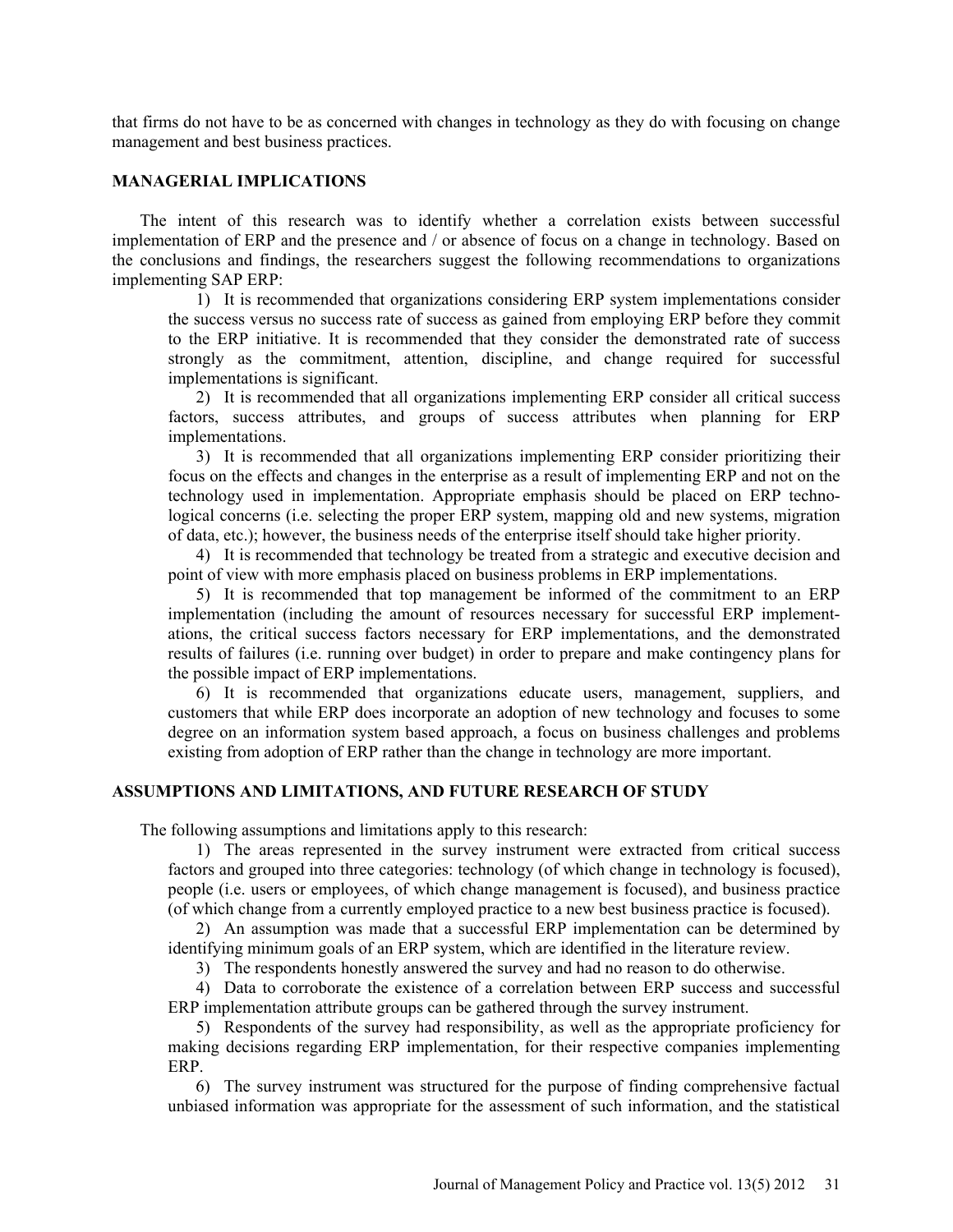procedures applied were appropriate to measure the significance of a measured correlation between success and the existence of the focus areas previously mentioned.

7) The survey instrument was dependent upon self-reported data as well as subjective opinions.

While this study provides comprehensive research to the presence of significant focus for successful ERP implementations, it raises additional questions for further research. Recommendations for further research include the following:

1) Conduct a study of Oracle and other ERP implementations to compare to the SAP results. Test for similar findings noting the similarities and differences between different ERP vendor offerings as correlated to successful ERP implementations.

2) Conduct a study to further understand and validate why a focus in change in technology showed no significance. Such a study might include a comparison of various ERP vendors to test for differences in the focus on technology attribute for organizations favoring particular vendors from a technology standpoint.

3) Conduct a study to validate and further understand the success measures specific to organizations measuring ERP success.

4) Conduct a study of correlation of individual ERP modules and the combination of ERP modules to ERP success measures for further analysis of technological reliance and correlated success.

### **REFERENCES**

Adam, F., & O'Doherty, P. (2000). Lessons from enterprise resource planning implementations in Ireland - towards smaller and shorter ERP projects. *Journal of Information Technology, 15*(4), 305 - 316.

Beheshti, H. M., & Beheshti, C. M. (2010). Improving productivity and firm performance with enterprise resource planning. *Enterprise Information Systems*, *4*(4), 445-472.

Brown. C., & Vessey. I. (2003), Managing the next wave of enterprise systems: leveraging lessons from ERP. MIS Quarterly Executive, 2 (1), 45–57.

Davenport, T. H. (1998). Putting the enterprise into the enterprise system. *Harvard Business Review, 76*(4), 121 - 131.

Davis, M. M., & Heineke, J. (2005). *Operations management - integrating manufacturing and services* (5th ed.). New York: McGraw-Hill Irwin.

Gale, S. (2002). For ERP success, create a culture change. *Workforce, 81*, 88-91.

Henderson, J. C., & Venkatraman, N. (1999). Strategic alignment: Leveraging information technology for transforming organizations. *IBM Systems Journal* (2), 472 - 484.

Hislop, D., Newel, S., Scarborough, H., & Swan, J. (2000). Networks, knowledge and power: Decision making, politics and the process of innovation. *Technology Analysis & Strategic Management, 12*, 399- 412.

Holland, C. P., Light, B., & Gibson, N. (1999). A critical success factors model for enterprise resource planning implementation. *Proceedings of the 7th European Conference on Information Systems, 1*, 273 - 297.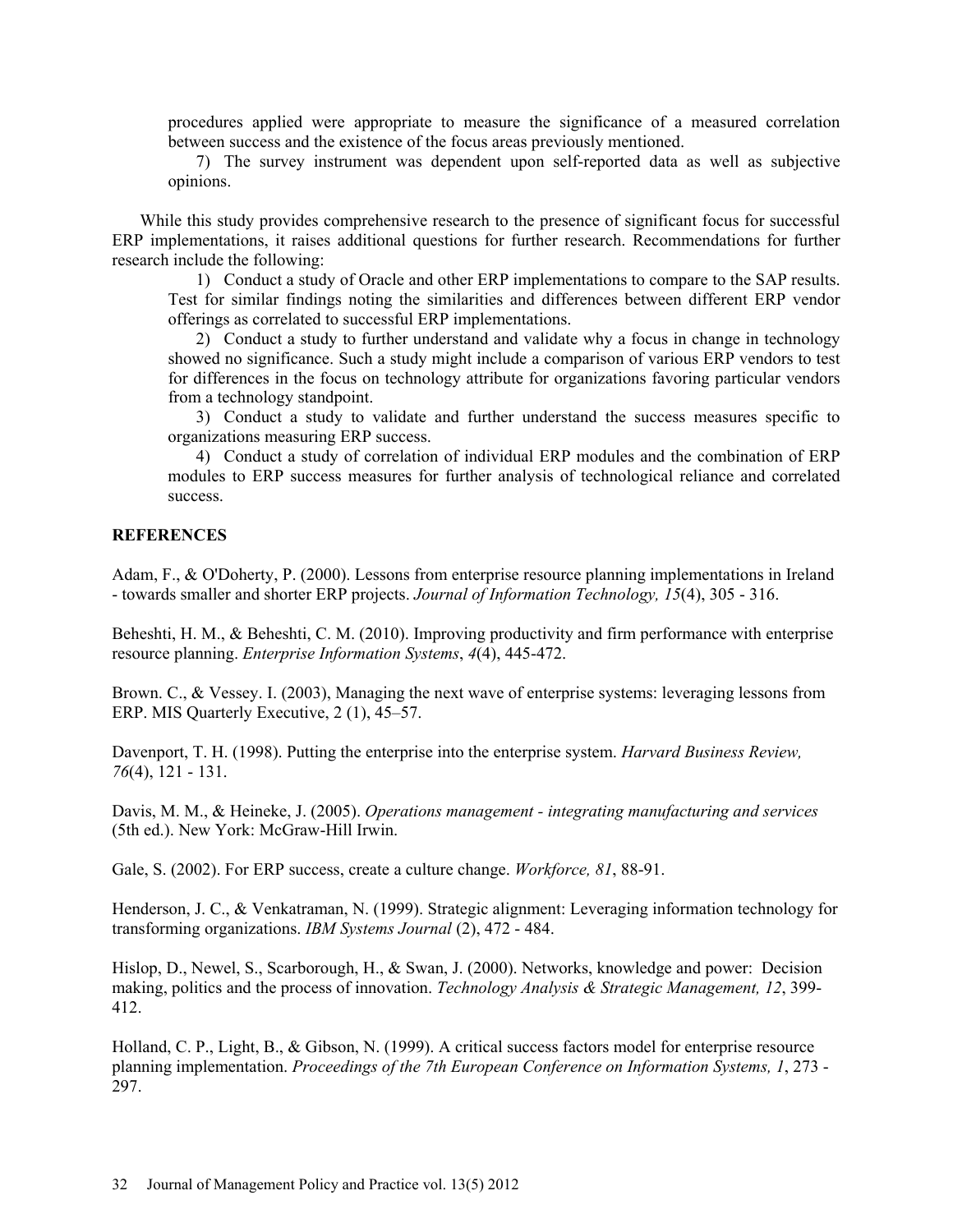Honig, S. (1999). The changing landscape of computerized accounting systems. *The CPA Journal, 69(5)*, 14 - 19.

Holsapple. C.W., Joshi. K.D. (2003). A knowledge management ontology. *Handbook on Knowledge Management: Knowledge Matters,* Springer-Verlag, New York, 89–124.

Hsiuju, R. Y., & Chwen, S. (2004). Aligning ERP implementation with competitive priorities of manufacturing firms: An exploratory study. *International Journal of Production Economics, 92*(3), 207 - 220.

Kuhn, T. (1962). *The structure of scientific revolutions*. Chicago, IL: University of Chicago Press.

Murray, M., & Coffin, G. (2001). A case study analysis of factors for success in ERP system implementations. *Proceedings of the 7th Americas Conference on Information Systems*, 1012 - 1018.

Oliver, D., & Romm, C. (2002). Justifying enterprise resource planning adoption. *Journal of Information Technology, 17*(4), 199 - 214.

Panorama Consulting Group (2011). *2011 ERP Vendor Analysis*, Copyright 2011 Panorama Consulting Group, 2.

Porter, M. E. (2001). Strategy and the Internet. *Harvard Business Review, 79*(3), 62 - 78.

Prahalad, C., and Hamel, D. (1990). The core competence of the corporation. *Harvard Business Review, 68*(3), 79–91.

Ragowsky, A., & Somers, T. M. (2002). Special section: Enterprise resource planning. *Journal of Management Information Systems, 19*(1), 11 - 15.

Roberts, H. J., & Barrar, P. R. N. (1992). MRPii implementation: Key factors for success. *Computer Integrated Manufacturing Systems, 5*(1), 31 - 38.

Rosario, J. G. (2000). On the leading edge: Critical success factors in ERP implementation projects. *Business World*, 27.

Rowe, F. (1999). Coherence, integration informationnelle et chagement: Esquisse d'un programme de recherché a partir des progiciels integres de gestion. *Systemes d'Information et Management, 4*, 3-20.

Scalle, C. X., & Cotteleer, M. J. (1999). *Enterprise resource planning (ERP)*. Boston: Harvard Business School Publishing.

Somers, T. M. t., & Nelson, K. G. (2004). A taxonomy of players and activities across the ERP project life cycle. *Information & Management, 41*(3), 257- 278.

Umble, E. J., Haft, R. R., & Umble, M. M. m. (2003). Enterprise resource planning: Implementation procedures and critical success factors. *European Journal of Operational Research, 146*(2), 241 - 257.

Voordijk, H., Van Leuven, A., & Laan, A. (2003). Enterprise resource planning in a large construction firm: Implementation analysis. *Construction Management & Economics, 21*(5), 511 - 521.